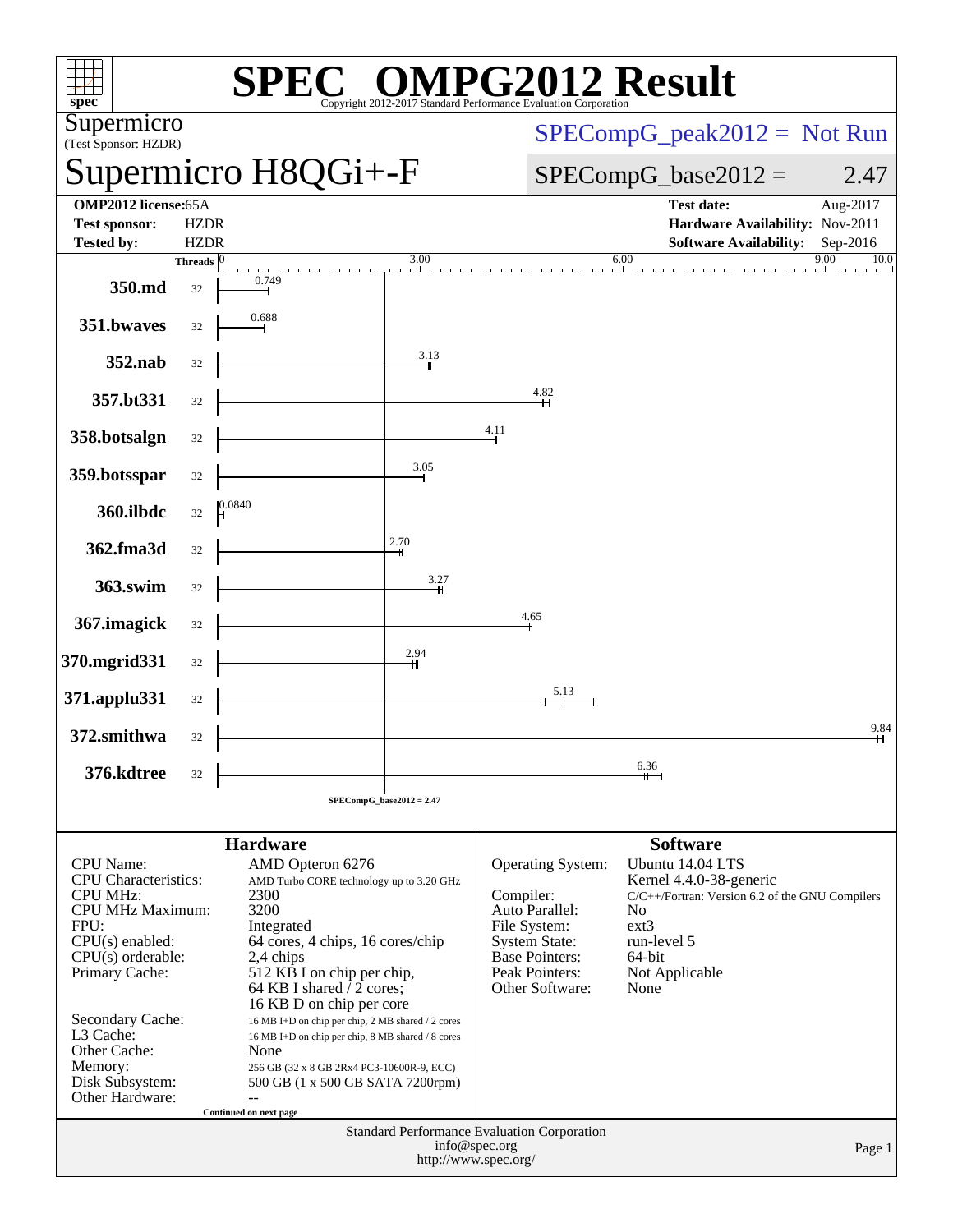

# **[SPEC OMPG2012 Result](http://www.spec.org/auto/omp2012/Docs/result-fields.html#SPECOMPG2012Result)**

(Test Sponsor: HZDR) Supermicro

## Supermicro H8QGi+-F

 $SPECompG_peak2012 = Not Run$  $SPECompG_peak2012 = Not Run$ 

 $SPECompG_base2012 = 2.47$  $SPECompG_base2012 = 2.47$ 

**[Tested by:](http://www.spec.org/auto/omp2012/Docs/result-fields.html#Testedby)** HZDR **[Software Availability:](http://www.spec.org/auto/omp2012/Docs/result-fields.html#SoftwareAvailability)** Sep-2016 [Base Threads Run:](http://www.spec.org/auto/omp2012/Docs/result-fields.html#BaseThreadsRun) 32 [Minimum Peak Threads:](http://www.spec.org/auto/omp2012/Docs/result-fields.html#MinimumPeakThreads) --

**[OMP2012 license:](http://www.spec.org/auto/omp2012/Docs/result-fields.html#OMP2012license)**65A **[Test date:](http://www.spec.org/auto/omp2012/Docs/result-fields.html#Testdate)** Aug-2017 **[Test sponsor:](http://www.spec.org/auto/omp2012/Docs/result-fields.html#Testsponsor)** HZDR **[Hardware Availability:](http://www.spec.org/auto/omp2012/Docs/result-fields.html#HardwareAvailability)** Nov-2011

#### [Maximum Peak Threads:](http://www.spec.org/auto/omp2012/Docs/result-fields.html#MaximumPeakThreads) -- **[Results Table](http://www.spec.org/auto/omp2012/Docs/result-fields.html#ResultsTable) [Benchmark](http://www.spec.org/auto/omp2012/Docs/result-fields.html#Benchmark) [Threads](http://www.spec.org/auto/omp2012/Docs/result-fields.html#Threads) [Seconds](http://www.spec.org/auto/omp2012/Docs/result-fields.html#Seconds) [Ratio](http://www.spec.org/auto/omp2012/Docs/result-fields.html#Ratio) [Seconds](http://www.spec.org/auto/omp2012/Docs/result-fields.html#Seconds) [Ratio](http://www.spec.org/auto/omp2012/Docs/result-fields.html#Ratio) [Seconds](http://www.spec.org/auto/omp2012/Docs/result-fields.html#Seconds) [Ratio](http://www.spec.org/auto/omp2012/Docs/result-fields.html#Ratio) Base [Threads](http://www.spec.org/auto/omp2012/Docs/result-fields.html#Threads) [Seconds](http://www.spec.org/auto/omp2012/Docs/result-fields.html#Seconds) [Ratio](http://www.spec.org/auto/omp2012/Docs/result-fields.html#Ratio) [Seconds](http://www.spec.org/auto/omp2012/Docs/result-fields.html#Seconds) [Ratio](http://www.spec.org/auto/omp2012/Docs/result-fields.html#Ratio) [Seconds](http://www.spec.org/auto/omp2012/Docs/result-fields.html#Seconds) [Ratio](http://www.spec.org/auto/omp2012/Docs/result-fields.html#Ratio) Peak** [350.md](http://www.spec.org/auto/omp2012/Docs/350.md.html) 32 6187 0.748 6179 0.749 **[6181](http://www.spec.org/auto/omp2012/Docs/result-fields.html#Median) [0.749](http://www.spec.org/auto/omp2012/Docs/result-fields.html#Median)** [351.bwaves](http://www.spec.org/auto/omp2012/Docs/351.bwaves.html) 32 6564 0.690 **[6587](http://www.spec.org/auto/omp2012/Docs/result-fields.html#Median) [0.688](http://www.spec.org/auto/omp2012/Docs/result-fields.html#Median)** 6634 0.683 [352.nab](http://www.spec.org/auto/omp2012/Docs/352.nab.html) 32 **[1242](http://www.spec.org/auto/omp2012/Docs/result-fields.html#Median) [3.13](http://www.spec.org/auto/omp2012/Docs/result-fields.html#Median)** 1232 3.16 1245 3.12 [357.bt331](http://www.spec.org/auto/omp2012/Docs/357.bt331.html) 32 986 4.81 **[983](http://www.spec.org/auto/omp2012/Docs/result-fields.html#Median) [4.82](http://www.spec.org/auto/omp2012/Docs/result-fields.html#Median)** 965 4.91 [358.botsalgn](http://www.spec.org/auto/omp2012/Docs/358.botsalgn.html) 32 1054 4.13 1059 4.11 **[1058](http://www.spec.org/auto/omp2012/Docs/result-fields.html#Median) [4.11](http://www.spec.org/auto/omp2012/Docs/result-fields.html#Median)** [359.botsspar](http://www.spec.org/auto/omp2012/Docs/359.botsspar.html) 32 **[1722](http://www.spec.org/auto/omp2012/Docs/result-fields.html#Median) [3.05](http://www.spec.org/auto/omp2012/Docs/result-fields.html#Median)** 1718 3.06 1725 3.04 [360.ilbdc](http://www.spec.org/auto/omp2012/Docs/360.ilbdc.html) 32 41568 0.0856 42727 0.0833 **[42402](http://www.spec.org/auto/omp2012/Docs/result-fields.html#Median) [0.0840](http://www.spec.org/auto/omp2012/Docs/result-fields.html#Median)** [362.fma3d](http://www.spec.org/auto/omp2012/Docs/362.fma3d.html) 32 1390 2.73 **[1408](http://www.spec.org/auto/omp2012/Docs/result-fields.html#Median) [2.70](http://www.spec.org/auto/omp2012/Docs/result-fields.html#Median)** 1409 2.70 [363.swim](http://www.spec.org/auto/omp2012/Docs/363.swim.html) 32 1388 3.26 1362 3.33 **[1384](http://www.spec.org/auto/omp2012/Docs/result-fields.html#Median) [3.27](http://www.spec.org/auto/omp2012/Docs/result-fields.html#Median)** [367.imagick](http://www.spec.org/auto/omp2012/Docs/367.imagick.html) 32 1510 4.65 **[1512](http://www.spec.org/auto/omp2012/Docs/result-fields.html#Median) [4.65](http://www.spec.org/auto/omp2012/Docs/result-fields.html#Median)** 1522 4.62 [370.mgrid331](http://www.spec.org/auto/omp2012/Docs/370.mgrid331.html) 32 **[1505](http://www.spec.org/auto/omp2012/Docs/result-fields.html#Median) [2.94](http://www.spec.org/auto/omp2012/Docs/result-fields.html#Median)** 1492 2.96 1528 2.89 [371.applu331](http://www.spec.org/auto/omp2012/Docs/371.applu331.html) 32 1089 5.57 1249 4.85 **[1182](http://www.spec.org/auto/omp2012/Docs/result-fields.html#Median) [5.13](http://www.spec.org/auto/omp2012/Docs/result-fields.html#Median)** [372.smithwa](http://www.spec.org/auto/omp2012/Docs/372.smithwa.html) 32 548 9.77 543 9.86 **[544](http://www.spec.org/auto/omp2012/Docs/result-fields.html#Median) [9.84](http://www.spec.org/auto/omp2012/Docs/result-fields.html#Median)** [376.kdtree](http://www.spec.org/auto/omp2012/Docs/376.kdtree.html) 32 712 6.32 684 6.58 **[707](http://www.spec.org/auto/omp2012/Docs/result-fields.html#Median) [6.36](http://www.spec.org/auto/omp2012/Docs/result-fields.html#Median)** Results appear in the [order in which they were run.](http://www.spec.org/auto/omp2012/Docs/result-fields.html#RunOrder) Bold underlined text [indicates a median measurement.](http://www.spec.org/auto/omp2012/Docs/result-fields.html#Median)

#### **[Platform Notes](http://www.spec.org/auto/omp2012/Docs/result-fields.html#PlatformNotes)**

 Sysinfo program /tmp/spec/1.1/Docs/sysinfo Revision 563 of 2016-06-10 (097295389cf6073d8c3b03fa376740a5) running on laser081 Thu Aug 3 13:00:40 2017 This section contains SUT (System Under Test) info as seen by some common utilities. To remove or add to this section, see: <http://www.spec.org/omp2012/Docs/config.html#sysinfo>

Standard Performance Evaluation Corporation From /proc/cpuinfo model name : AMD Opteron(TM) Processor 6276 4 "physical id"s (chips) 64 "processors" cores, siblings (Caution: counting these is hw and system dependent. The following excerpts from /proc/cpuinfo might not be reliable. Use with caution.) cpu cores : 8 siblings : 16 physical 0: cores 0 1 2 3 4 5 6 7 physical 1: cores 0 1 2 3 4 5 6 7 physical 2: cores 0 1 2 3 4 5 6 7 physical 3: cores 0 1 2 3 4 5 6 7 Continued on next page

[info@spec.org](mailto:info@spec.org) <http://www.spec.org/>

Page 2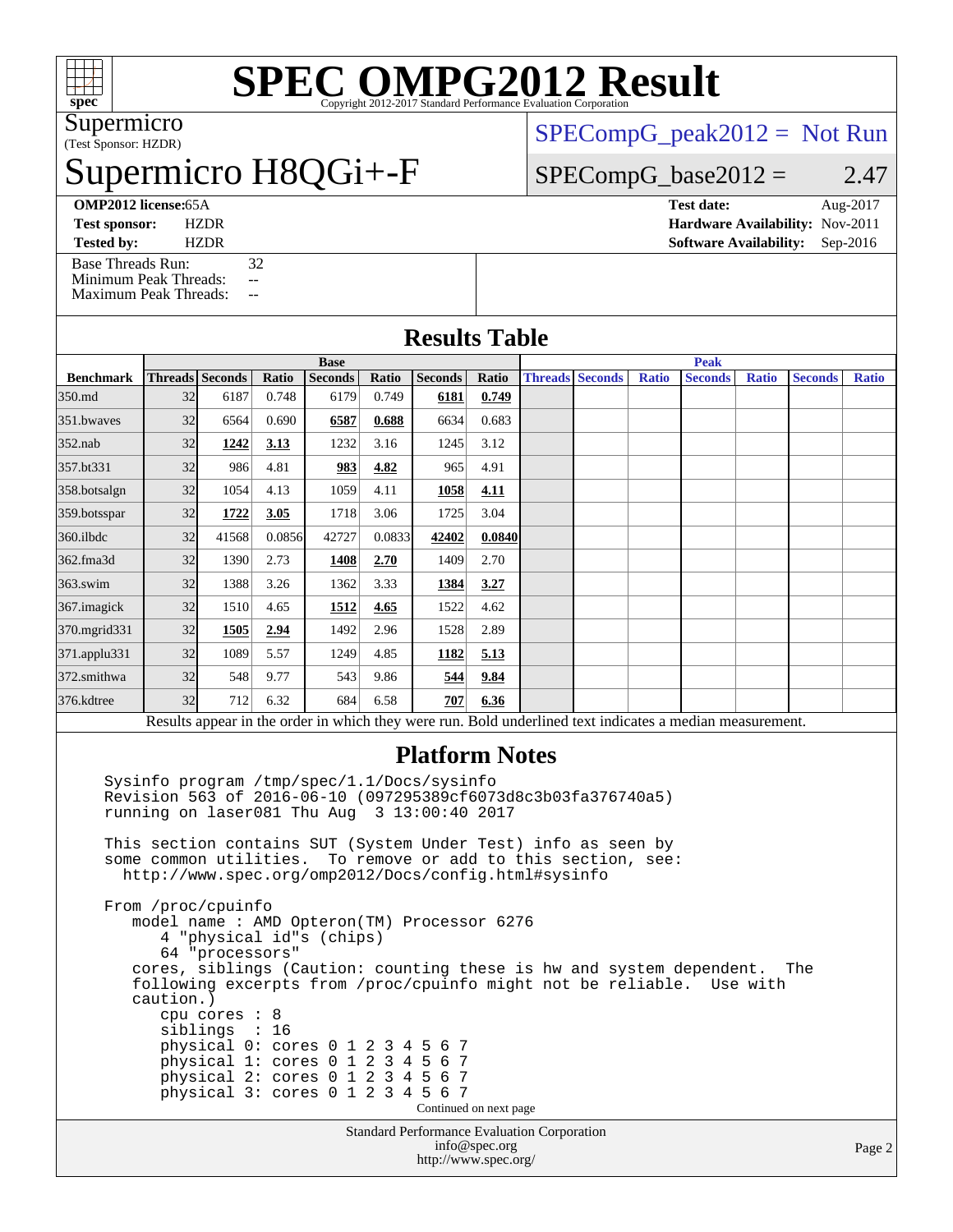

# **[SPEC OMPG2012 Result](http://www.spec.org/auto/omp2012/Docs/result-fields.html#SPECOMPG2012Result)**

(Test Sponsor: HZDR) Supermicro

permicro H8QGi+-F

 $SPECompG_peak2012 = Not Run$  $SPECompG_peak2012 = Not Run$ 

 $SPECompG_base2012 = 2.47$  $SPECompG_base2012 = 2.47$ 

**[OMP2012 license:](http://www.spec.org/auto/omp2012/Docs/result-fields.html#OMP2012license)**65A **[Test date:](http://www.spec.org/auto/omp2012/Docs/result-fields.html#Testdate)** Aug-2017 **[Test sponsor:](http://www.spec.org/auto/omp2012/Docs/result-fields.html#Testsponsor)** HZDR **[Hardware Availability:](http://www.spec.org/auto/omp2012/Docs/result-fields.html#HardwareAvailability)** Nov-2011 **[Tested by:](http://www.spec.org/auto/omp2012/Docs/result-fields.html#Testedby)** HZDR **[Software Availability:](http://www.spec.org/auto/omp2012/Docs/result-fields.html#SoftwareAvailability)** Sep-2016

#### **[Platform Notes \(Continued\)](http://www.spec.org/auto/omp2012/Docs/result-fields.html#PlatformNotes)**

cache size : 2048 KB

 From /proc/meminfo MemTotal: 264000972 kB<br>HugePages Total: 0 HugePages\_Total: 0<br>Hugepagesize: 2048 kB Hugepagesize:

 /usr/bin/lsb\_release -d Ubuntu 14.04.5 LTS

From /etc/\*release\* /etc/\*version\*

 debian\_version: jessie/sid os-release:

 NAME="Ubuntu" VERSION="14.04.5 LTS, Trusty Tahr" ID=ubuntu ID\_LIKE=debian PRETTY\_NAME="Ubuntu 14.04.5 LTS"

 VERSION\_ID="14.04" HOME\_URL="<http://www.ubuntu.com/"> SUPPORT\_URL="<http://help.ubuntu.com/"> rh-release: Red Hat Enterprise Linux Server release 7.2 (Maipo)

 uname -a: Linux laser081 4.4.0-38-generic #57~14.04.1-Ubuntu SMP Tue Sep 6 17:20:43 UTC 2016 x86\_64 x86\_64 x86\_64 GNU/Linux

run-level 5 Jul 21 17:12

SPEC is set to: /tmp/spec/1.1<br>Filesystem Type Size Filesystem Type Size Used Avail Use% Mounted on 37G 8.1G

Cannot run dmidecode; consider saying 'chmod +s /usr/sbin/dmidecode'

(End of data from sysinfo program)

#### **[General Notes](http://www.spec.org/auto/omp2012/Docs/result-fields.html#GeneralNotes)**

 Environment: OMP\_NESTED=FALSE OMP\_DYNAMIC=FALSE

### **[Base Compiler Invocation](http://www.spec.org/auto/omp2012/Docs/result-fields.html#BaseCompilerInvocation)**

[C benchmarks](http://www.spec.org/auto/omp2012/Docs/result-fields.html#Cbenchmarks): [gcc](http://www.spec.org/omp2012/results/res2017q3/omp2012-20170810-00121.flags.html#user_CCbase_gcc_l)

Continued on next page

Standard Performance Evaluation Corporation [info@spec.org](mailto:info@spec.org) <http://www.spec.org/>